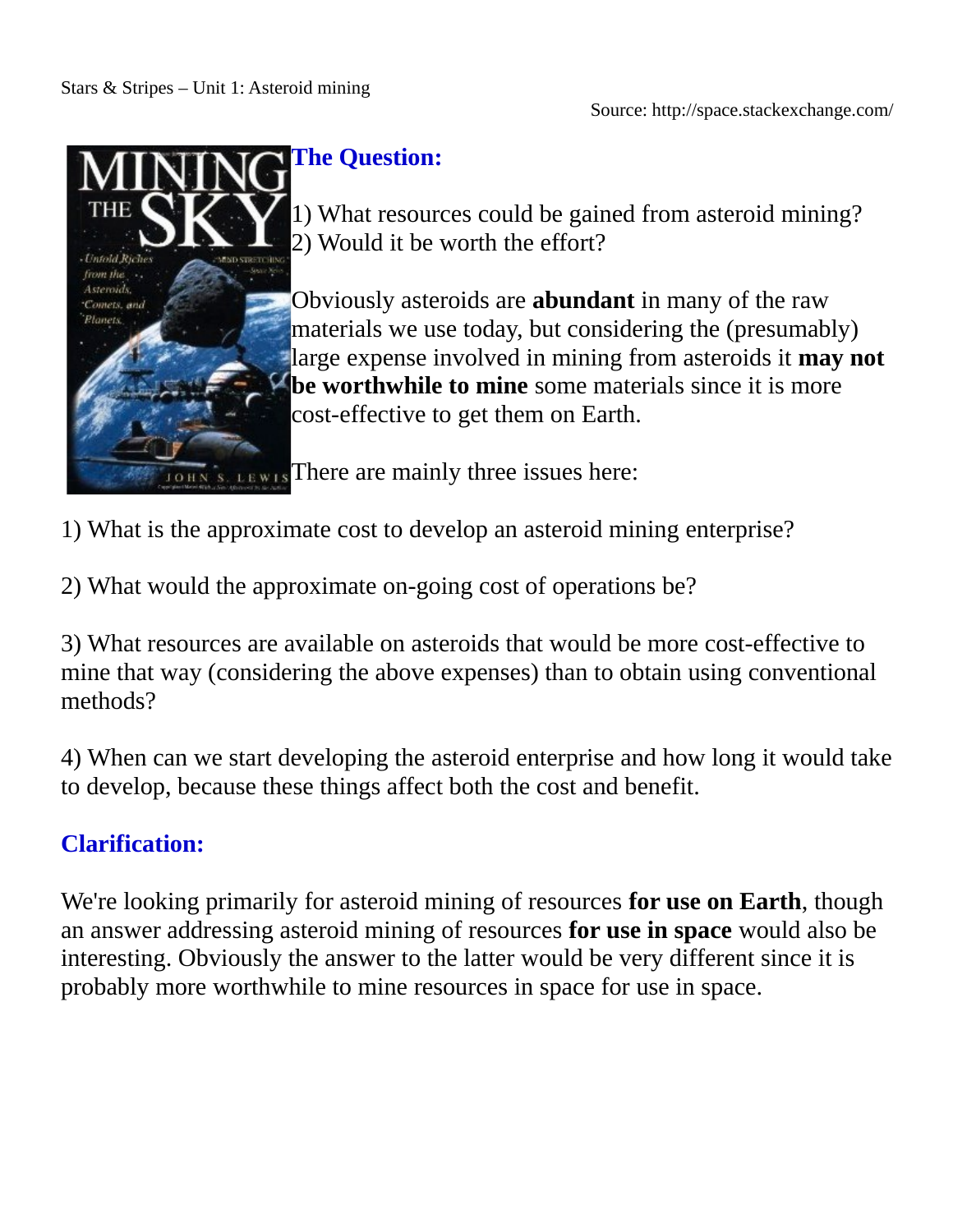# (D PLANETARY

## **An Answer:**

NASA has actually published a study on this.

The first thing that should be noted is that Asteroids have **large amounts of precious metals**. Estimates show that even a small asteroid could have a fortune in Platinum, at least at today's prices.

There are 3 primary types of asteroids. C-type, S-type, and M-type.

The latter two contain significant amounts of iron, and the C type carbon. Now, metal on the ground is quite cheap. The cost of Iron Ore is about \$115 per ton. It would be difficult to make money on Earth using Iron Ore. **So, it's not worth it. But...**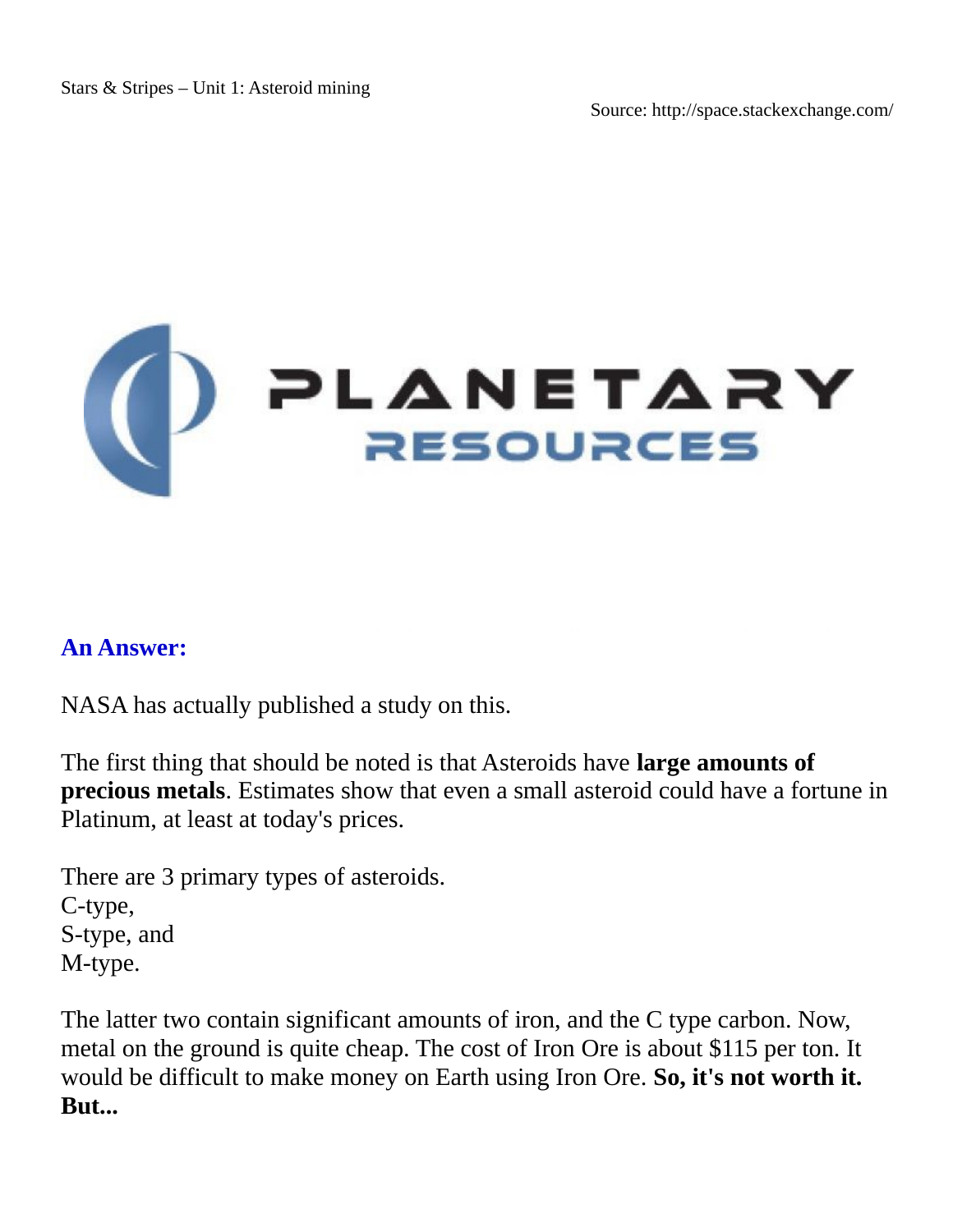#### Source: http://space.stackexchange.com/

However, there is an alternative way to make money.

The Falcon 9 (a rocket for transporting satellites) has a cost per pound of \$1800+ if loaded to it's maximum capacity.

Thus, if you can make something useful in space of your asteroid, it's value has suddenly increased dramatically.

# **The key for the short term profitability in space is the ability to manufacture and otherwise assist satellites.**



The amount of money that can be made increases dramatically if you can pull it off. Rocket Fuel, which could easily be made from an asteroid, has the same cost of \$1800/pound, if you can get it to the source. It might even be worth more, as fuel would extend the lifetime of the satellites, which are significant investments.

## **So, what does it take to make a space mining operation profitable?**

**HAMMERBOT LAMP** CAMERA **COMM ANTENNA PNEUMATIC HAMMER AIR HOSE ROBOT ARM AIR TANKS FRONT WHEEL** 

- Manufacturing.

# If you can develop an autonomous set of **manufacturing robots**, then you might be able to make something work. There is a number often quoted of \$2.6 billion to break even, but that depends on making these advanced robotics work. It could work, but I think only time will tell.